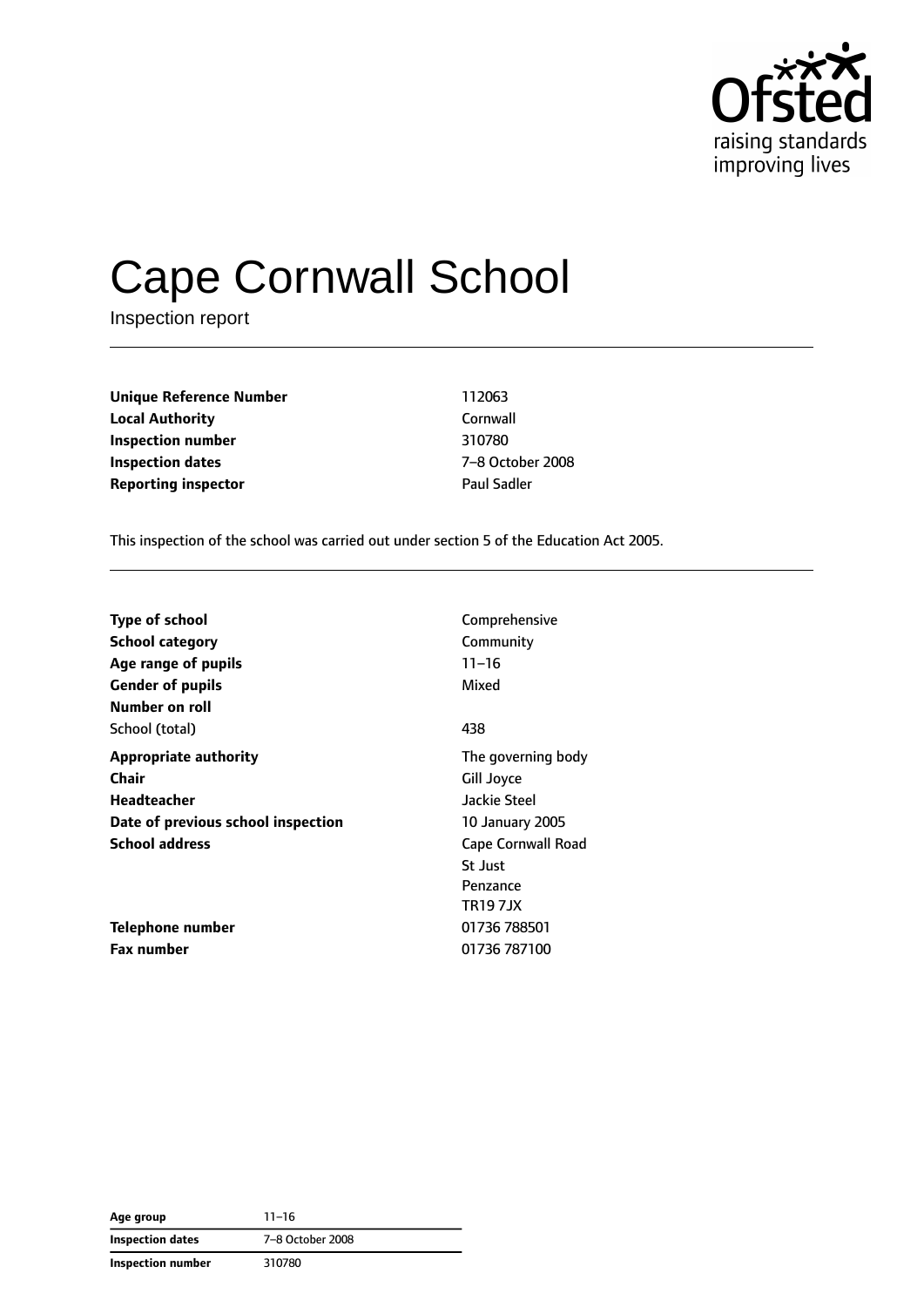.

<sup>©</sup> Crown copyright 2008

Website: www.ofsted.gov.uk

This document may be reproduced in whole or in part for non-commercial educational purposes, provided that the information quoted is reproduced without adaptation and the source and date of publication are stated.

Further copies of this report are obtainable from the school. Under the Education Act 2005, the school must provide a copy of this report free of charge to certain categories of people. A charge not exceeding the full cost of reproduction may be made for any other copies supplied.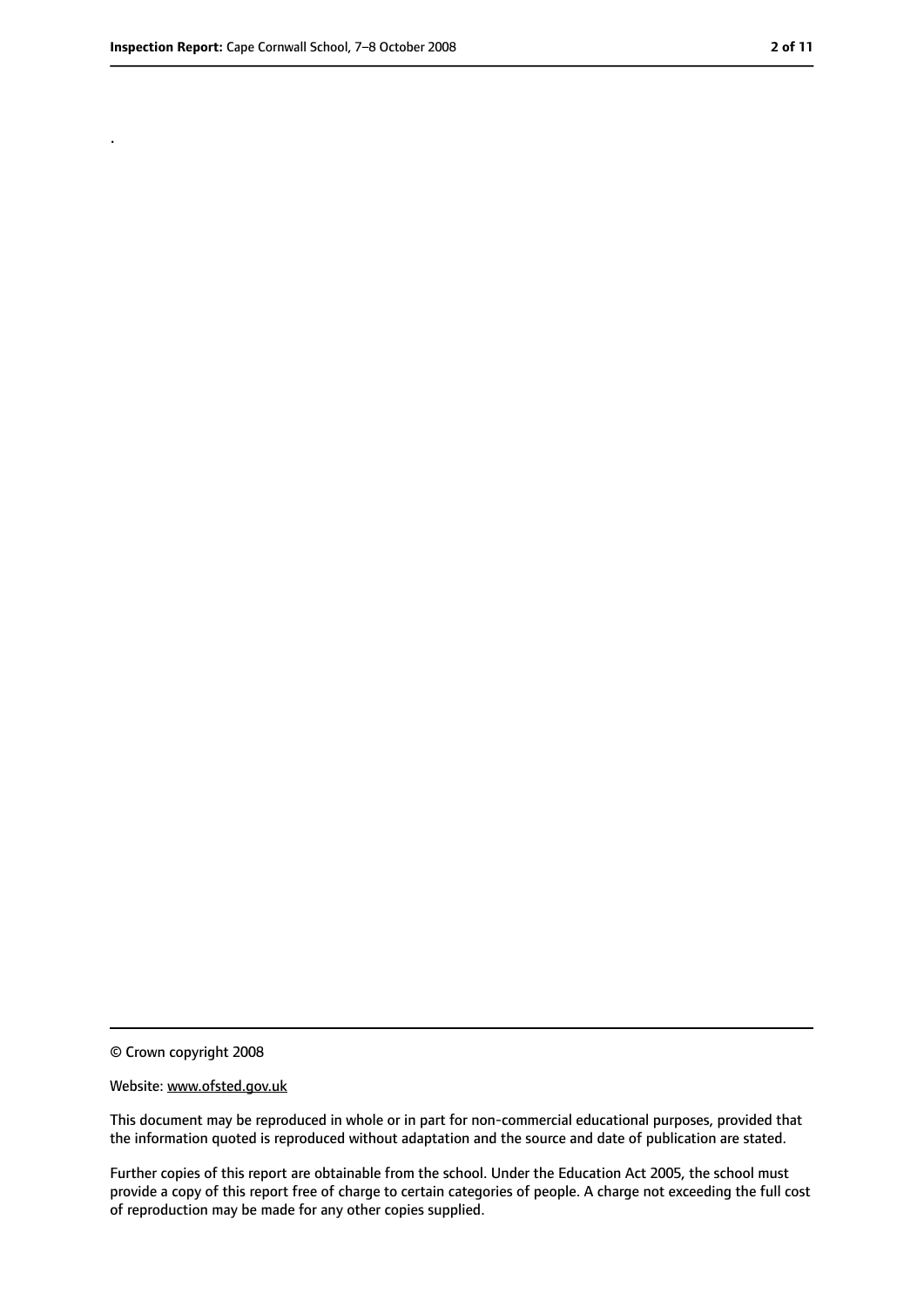# **Introduction**

The inspection was carried out by three Additional Inspectors.

## **Description of the school**

This small secondary school serves a rural area in the far west of Cornwall. It is the most westerly secondary school in mainland England. Almost all pupils are of White British or White Cornish ethnicity. The proportion of pupils with learning difficulties and/or disabilities is above average. Most of these pupils have moderate learning difficulties, although a few have more severe difficulties or disabilities. The proportion of pupils who join or leave the school at times other than the usual ones is above average. The school has Arts specialist status and holds the Artsmark Gold Award. The present headteacher took up her post in February 2008, and a new deputy headteacher joined the staff in September 2008.

#### **Key for inspection grades**

| Grade 1 | Outstanding  |
|---------|--------------|
| Grade 2 | Good         |
| Grade 3 | Satisfactory |
| Grade 4 | Inadequate   |
|         |              |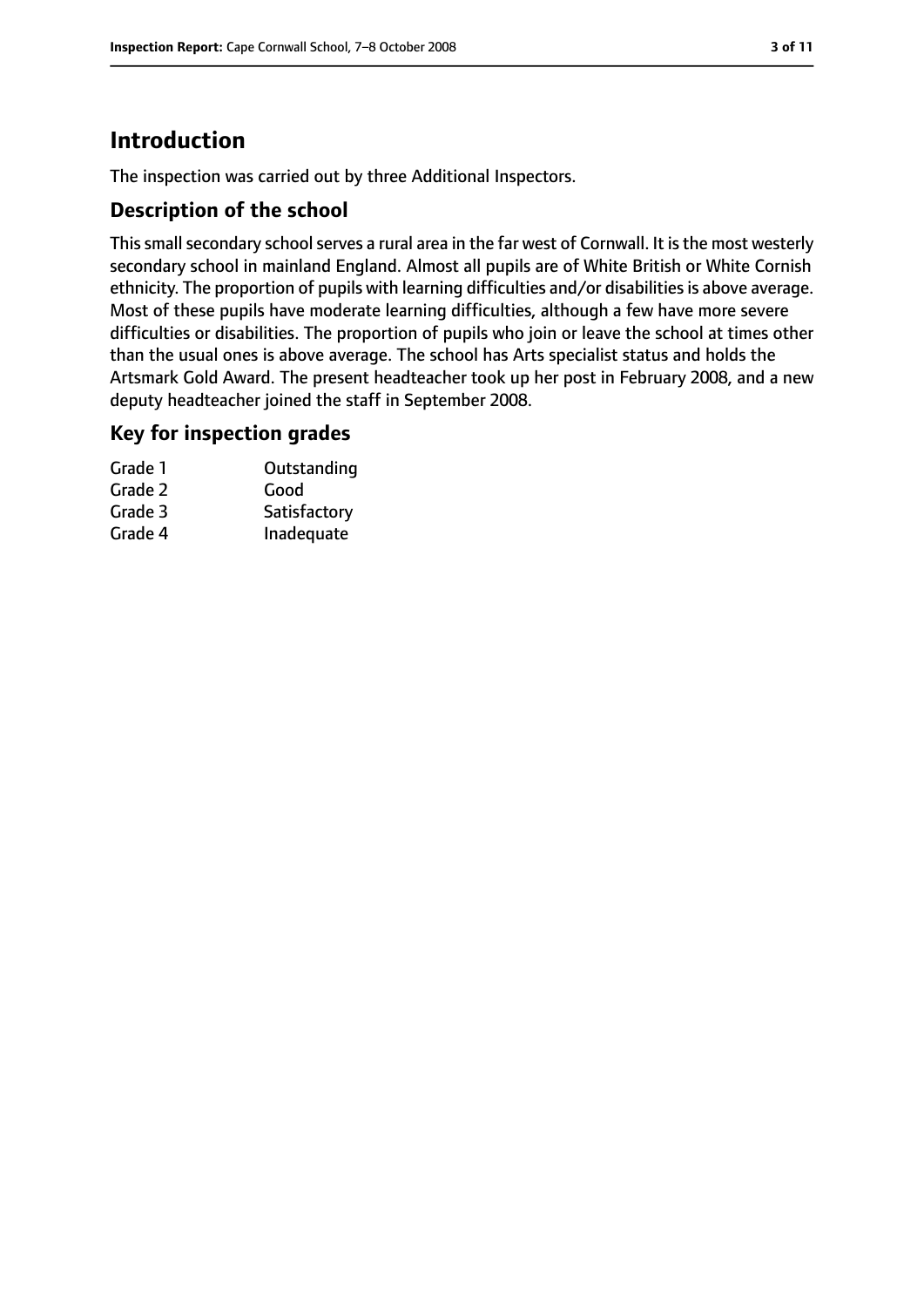# **Overall effectiveness of the school**

#### **Grade: 2**

Cape Cornwall is a good school. It is going through a time of change, following the recent appointment of new senior and middle leaders, and is improving rapidly. Standards in the GCSE and other assessments at the end of Year 11 are average, but as pupils start school with below average attainment, this represents good achievement. Standards are above average in mathematics, science, geography, history and music. In English, standards in recent years have been below average, but scrutiny of the work of current pupils and the school's own assessments of their progress shows that they are now making better progress in the subject. The same is true in physical education (PE) and information and communication technology (ICT).

At the time of the last inspection in 2005, pupils' behaviour was unsatisfactory, and there was unreported bullying. Following action by the staff, led by the new headteacher, behaviour is much improved and is now good. Parents and other members of the community report that behaviour outside school is also greatly improved, and pupils appreciate a more ordered environment with clearer expectations. They enjoy school, as shown by their above-average attendance, and say they are finding lessons more interesting. They also say that bullying has reduced and that they have more confidence in reporting it. That which does occur is rarely physical.

The good teaching and learning arises from interesting lessons in which good use is often made of ICT to stimulate pupils' interest. Teachers have a very good knowledge of pupils' individual strengths and weaknesses and are now carefully tracking their progress, setting targets, and adapting the curriculum to meet their individual needs. Teaching assistants provide very good support to those with more severe learning difficulties who therefore make good progress. However, they are not always deployed in a way that uses their skills to best effect with all pupils that need their help. In some lessons, pupils are not always clear about what they are learning and how to improve their work, for example through helpful marking or by assessing their own progress. There is a good emphasis on learning related to the world of employment and a good range of additional activities, some of which have recently been introduced. One boy said, 'We now have fixtures (against other schools), which is great!' Currently, pupils' opportunities to study a modern foreign language are limited but plans are in place to address this. Arts specialist status has led to increased popularity and higher standards in subjects which include art and photography at GCSE. The school is rightly broadening its approach to its Arts status to include a wider range of subjects and greater contributions to and from the local community. The individual knowledge staff have of pupils leads to good care and support, and pupils are now being set challenging targets for what they can achieve, hence academic guidance is good.

The school has a good understanding of its strengths and weaknesses and has developed good plans to rectify the latter. However, some of these have not at present been explained clearly to other stakeholders, including parents and governors. As a result, while many parents support the changes taking place, a significant group has yet to be convinced of the value to their children's education. Good appointments have been made that enhance the existing strengths in senior and middle leadership. As a result, standards in subjects such as English and PE are improving to match those of already successful subjects such as mathematics and music. Governors support the school well and challenge it to improve. Demanding targets have been set and are on course to be met. Most staff are enthusiastic about the changes taking place and their morale is high, but the rigour and rapid pace rightly demanded by the headteacher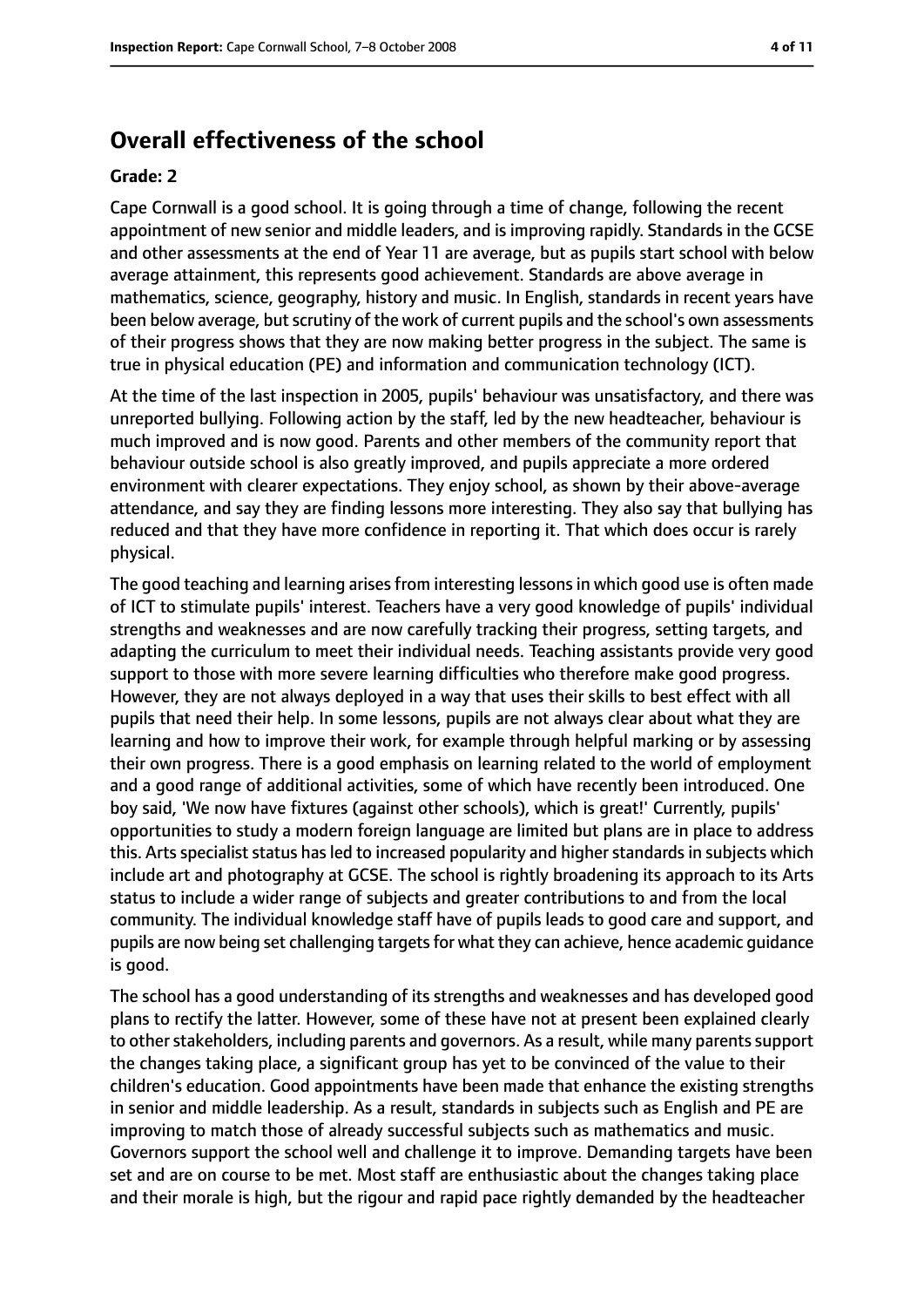results in a high workload for the relatively small team. However, there has been good improvement since the last inspection and the enthusiasm of staff promises well for this to continue.

## **What the school should do to improve further**

- In all subjects, through effective marking and assessment of their own work, enable pupils to understand better how to improve their work and hence make even better progress.
- Ensure that parents and other stakeholders are fully informed about the school's future plans, so that they are better able to support their children's learning.

# **Achievement and standards**

#### **Grade: 2**

In national tests taken at the end of Year 9, pupils attain above average standards in mathematics and science and average standards in English. Overall, this represents good achievement, especially as many pupils start in Year 7 with reading ages well below those expected. In GCSE examinations taken at the end of Year 11 in 2007, standards were broadly average, although they were higher in some subjects such as mathematics, art and music than in others, including modern foreign languages and ICT. These differences were more pronounced among boys than among girls. Data shows that in 2008 there have been good improvements in standards, including in the proportion of pupils gaining five or more grade  $A^*$  to C passes. These standards represent good progress and achievement by all groups of pupils, including those with learning difficulties and/or disabilities. The improvements are showing in pupils' current work and the school has good plans to raise standards further, and to even out the relative performance of boys and girls in subjects such as English and ICT.

# **Personal development and well-being**

#### **Grade: 2**

Pupils' spiritual, moral and social development is good, as shown by their improved behaviour and good attitudes to learning. Pupils have a very good understanding of the culture of their local area, as shown in an assembly celebrating the unique nature and culture of West Cornwall. They also make a good and improving contribution to the local community, for example through paired activities with primary school pupils, and by welcoming residents, including the elderly, into school. Their wider understanding of world culture is less well developed, although the school is working hard to remedy this by forming international links.

Pupils have a good understanding of how to lead healthy and safe lives. They know the importance of diet and exercise and are especially keen on water sports such as swimming and surfing. They have a good knowledge of the dangers of substance abuse. Because of the good provision to develop teamwork and an understanding of the world of work, and good development of literacy, numeracy and ICT skills, pupils are well prepared to face the challenges of adult life.

# **Quality of provision**

## **Teaching and learning**

#### **Grade: 2**

Teachers have a good knowledge of their subjects and convey this with enthusiasm. They use ICT well to gain pupils' interest, for instance in history when Year 7 pupils discussed the merits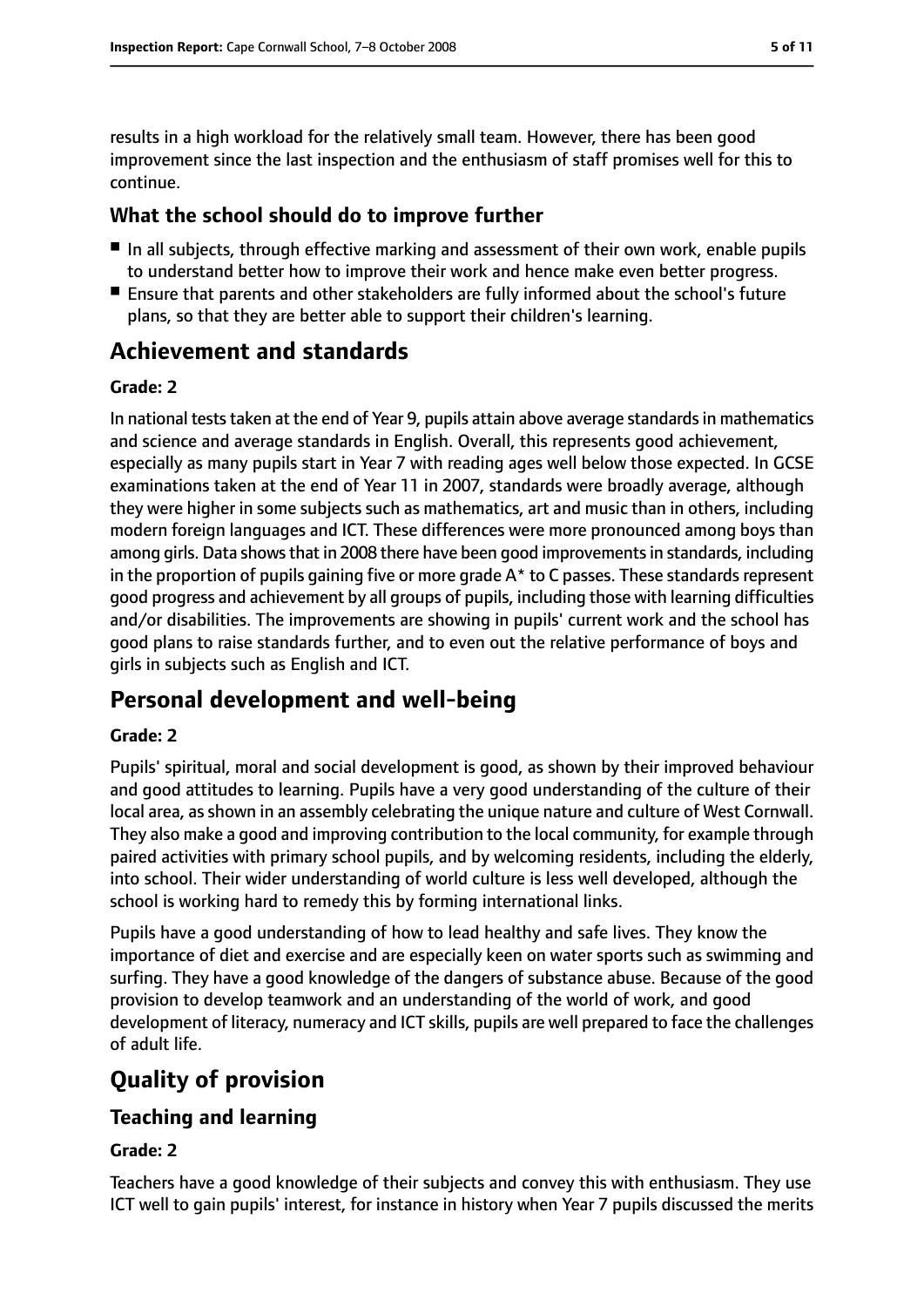of Henry V as a leader. Teachers involve pupils well, enabling them to make good progress, for example when lower attaining Year 10 pupils were learning about alternate and complementary angles in mathematics. Systems of tracking pupils' progress, introduced recently, now enable teachers to identify and meet pupils' individual learning needs. The use of marking and other techniques to show pupils how to improve their work is variable, and in some lessons, what pupils are meant to be learning is not clear to them.

## **Curriculum and other activities**

#### **Grade: 2**

The curriculum meets requirements and has a number of strengths. The provision of more time for English teaching is leading to better progress in the subject, but has also led to reduced opportunities for pupils to study a modern foreign language. At GCSE, the curriculum has been adjusted successfully to deal with past weaknesses, for example through the adoption of new syllabi for science. A range of vocational courses meets the needs of the pupils well. The provision in response to Arts specialist status has been reviewed, and a new approach, broadening the involvement of all subjects, has made a promising start. The curriculum is enhanced well by diverse additional activities including sport, science, drama and music, and is adapted well to meet the needs of pupils with particular abilities.

#### **Care, guidance and support**

#### **Grade: 2**

Pupils receive good care, and all requirements to protect children are in place. A particular strength is the fact that in this relatively small school, most pupils are known to individual staff and those with emotional or learning challenges are given personal attention. There are good and improving relationships with local primary and secondary schools, local businesses and with most parents. A good indicator of the school's success in guiding its pupils is the fact that over 90 per cent of those who left Year 11 in 2008 proceeded to full-time further education. Targets and the tracking of pupils' progress are used increasingly well to enhance achievement, but are not yet used equally effectively in all subjects.

# **Leadership and management**

#### **Grade: 2**

The last year has been one of major change in the leadership and management of the school. The very effective team of new and longer-serving leaders and managers has brought dynamism and enthusiasm, and a wealth of new ideas. To quote a governor, 'there is an aspiration for excellence'. For the most part, plans are the result of effective monitoring and evaluation of vital matters such as pupils' achievement and behaviour, and the quality of teaching. The approach to Arts specialist status has rightly been reviewed, and good plans for a new approach have been drawn up.

Expectations of pupils and staff have been raised dramatically, leading some to conclude that leadership is too assertive. However, the positive impact of change in many aspects of the school's work is already clear. A long-serving member of staff said 'I feel re-energised – I enjoy coming to school again', a view echoed by many others. Some changes, particularly those concerning the curriculum and management systems, have not always been explained effectively to parents or, in some cases, to governors. Apart from this one issue, the inspection found no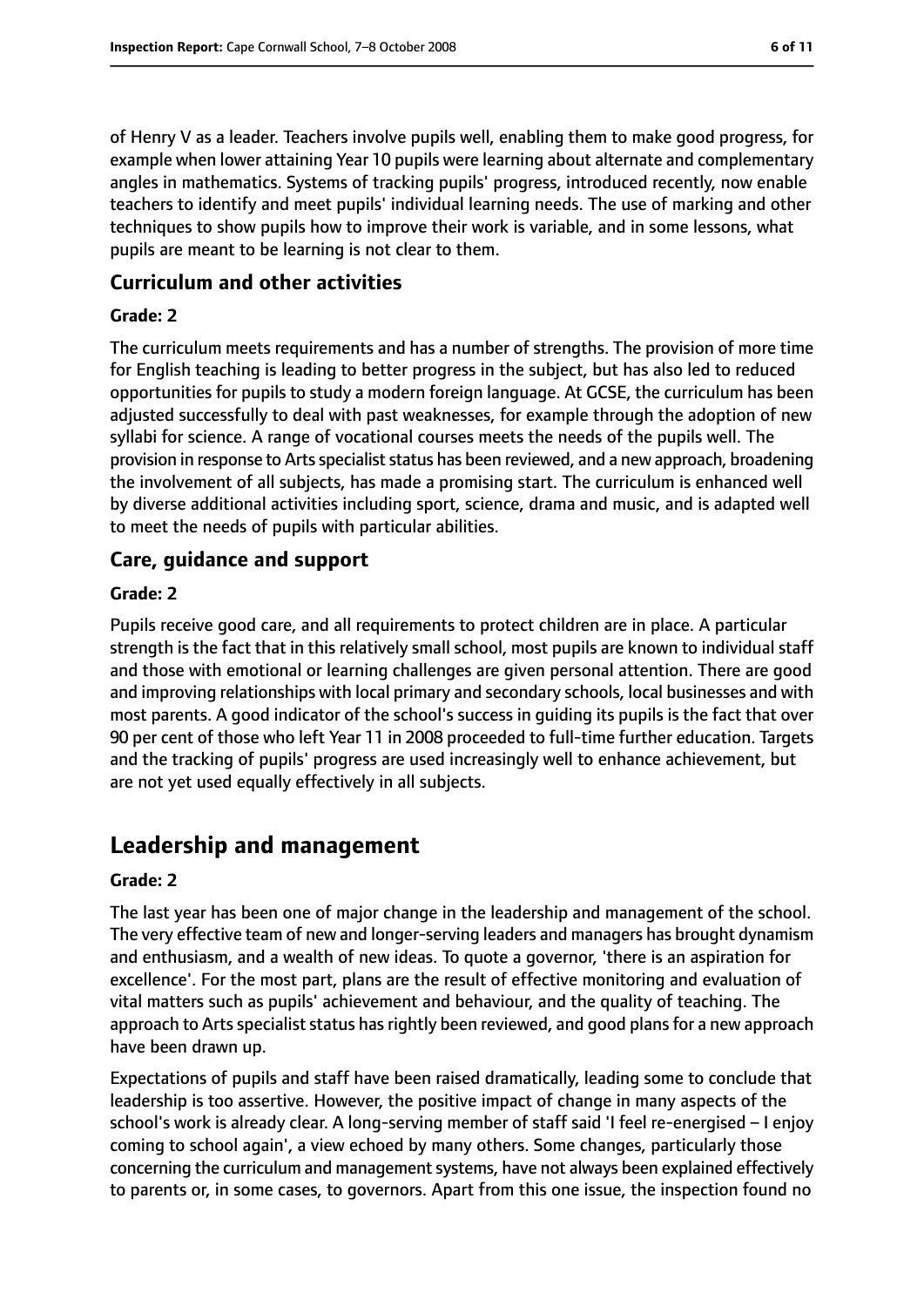evidence to support the range of concerns expressed by a significant minority of parents. Indeed, the school is reaching out to the community in a way not achieved in the recent past, making a good contribution to community cohesion. The changesinitiated, although introduced at a fast pace and not always ruthlessly prioritised, are nevertheless proving effective and deserve support.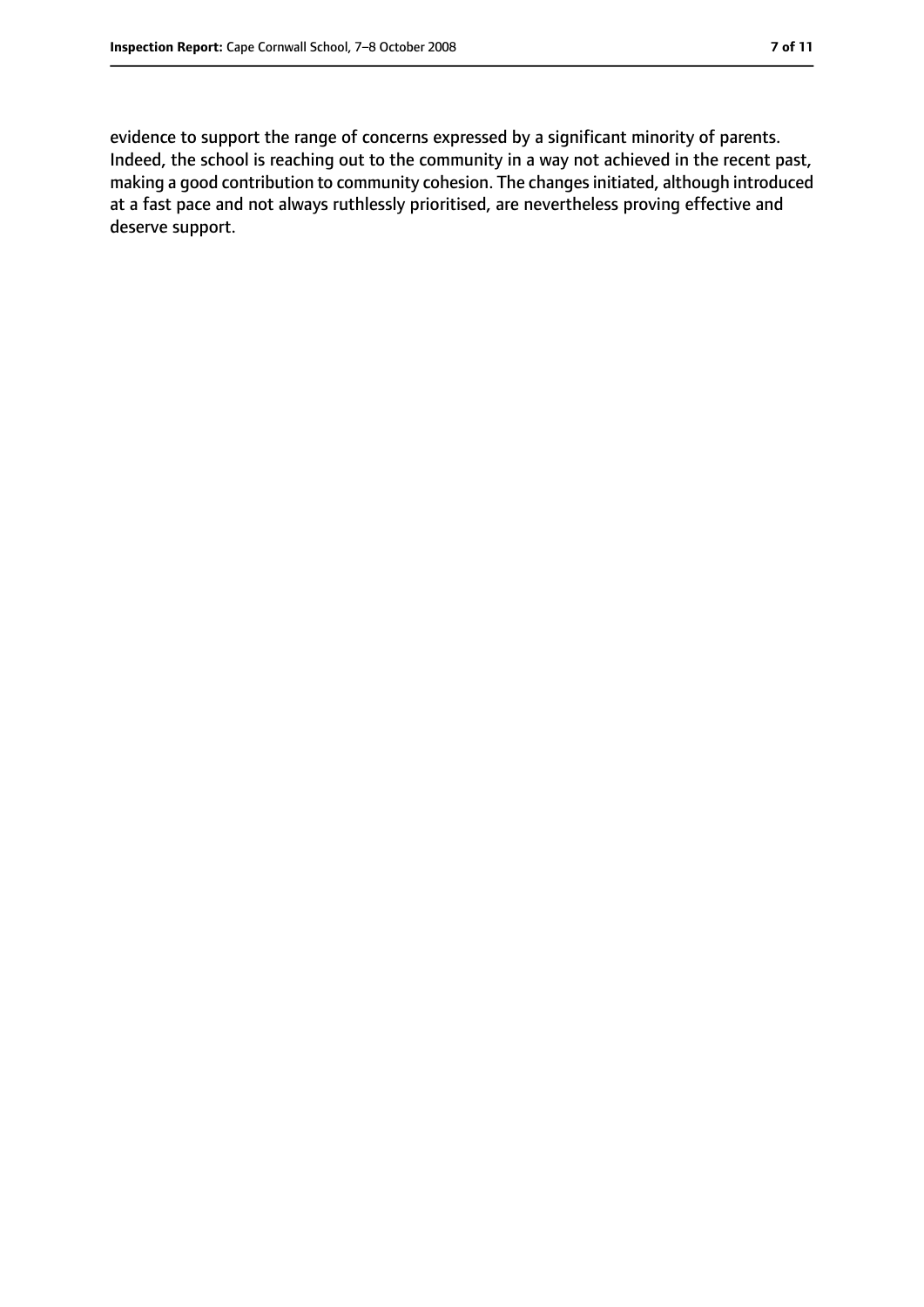**Any complaints about the inspection or the report should be made following the procedures set out in the guidance 'Complaints about school inspection', which is available from Ofsted's website: www.ofsted.gov.uk.**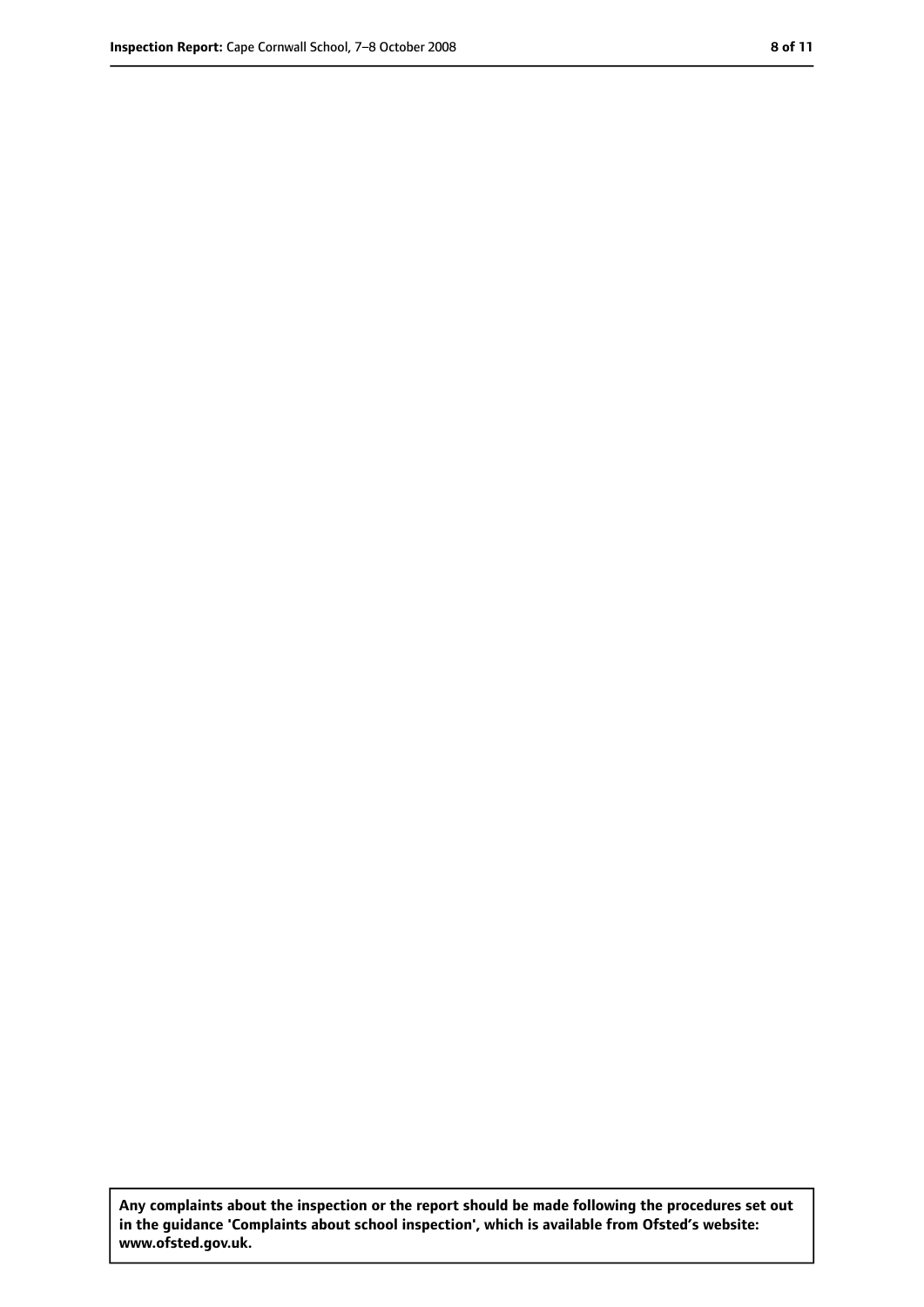# **Inspection judgements**

| ˈ Key to judgements: grade 1 is outstanding, grade 2 good, grade 3 satisfactory, and | <b>School</b>  |
|--------------------------------------------------------------------------------------|----------------|
| arade 4 inadequate                                                                   | <b>Overall</b> |

## **Overall effectiveness**

| How effective, efficient and inclusive is the provision of<br>education, integrated care and any extended services in meeting the<br>needs of learners? |     |
|---------------------------------------------------------------------------------------------------------------------------------------------------------|-----|
| Effective steps have been taken to promote improvement since the last<br>inspection                                                                     | Yes |
| How well does the school work in partnership with others to promote learners'<br>well being?                                                            |     |
| The capacity to make any necessary improvements                                                                                                         |     |

# **Achievement and standards**

| How well do learners achieve?                                                                                 |  |
|---------------------------------------------------------------------------------------------------------------|--|
| The standards <sup>1</sup> reached by learners                                                                |  |
| How well learners make progress, taking account of any significant variations  <br>between groups of learners |  |
| How well learners with learning difficulties and/or disabilities make progress                                |  |

## **Annex A**

<sup>&</sup>lt;sup>1</sup>Grade 1 - Exceptionally and consistently high; Grade 2 - Generally above average with none significantly below average; Grade 3 - Broadly average to below average; Grade 4 - Exceptionally low.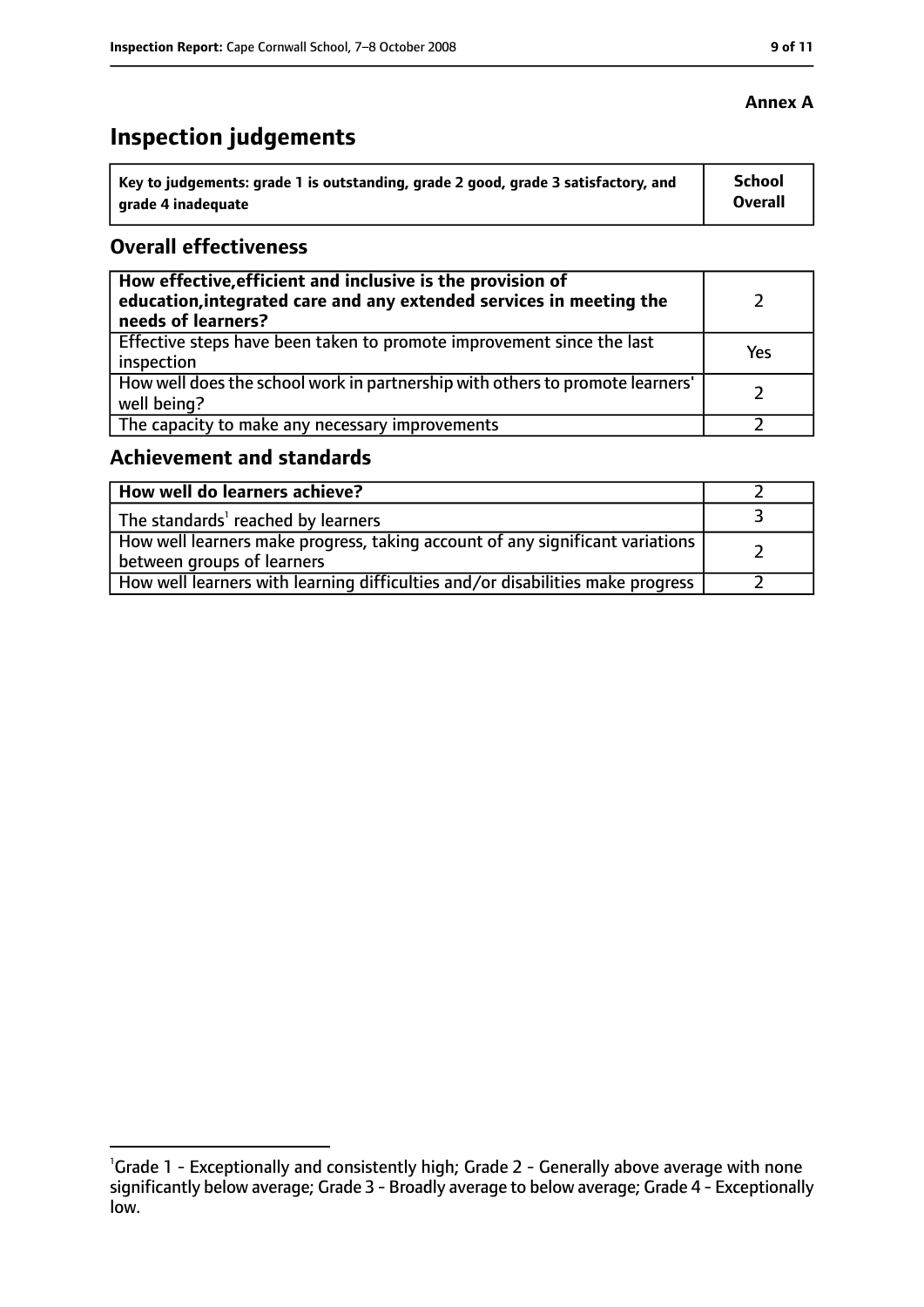# **Personal development and well-being**

| How good are the overall personal development and well-being of the<br>learners?                                 |  |
|------------------------------------------------------------------------------------------------------------------|--|
| The extent of learners' spiritual, moral, social and cultural development                                        |  |
| The extent to which learners adopt healthy lifestyles                                                            |  |
| The extent to which learners adopt safe practices                                                                |  |
| The extent to which learners enjoy their education                                                               |  |
| The attendance of learners                                                                                       |  |
| The behaviour of learners                                                                                        |  |
| The extent to which learners make a positive contribution to the community                                       |  |
| How well learners develop workplace and other skills that will contribute to<br>their future economic well-being |  |

# **The quality of provision**

| How effective are teaching and learning in meeting the full range of<br>learners' needs?              |  |
|-------------------------------------------------------------------------------------------------------|--|
| How well do the curriculum and other activities meet the range of needs and<br>interests of learners? |  |
| How well are learners cared for, quided and supported?                                                |  |

# **Leadership and management**

| How effective are leadership and management in raising achievement<br>and supporting all learners?                                              |     |
|-------------------------------------------------------------------------------------------------------------------------------------------------|-----|
| How effectively leaders and managers at all levels set clear direction leading<br>to improvement and promote high quality of care and education |     |
| How effectively leaders and managers use challenging targets to raise standards                                                                 |     |
| The effectiveness of the school's self-evaluation                                                                                               |     |
| How well equality of opportunity is promoted and discrimination eliminated                                                                      |     |
| How well does the school contribute to community cohesion?                                                                                      |     |
| How effectively and efficiently resources, including staff, are deployed to<br>achieve value for money                                          |     |
| The extent to which governors and other supervisory boards discharge their<br>responsibilities                                                  |     |
| Do procedures for safequarding learners meet current government<br>requirements?                                                                | Yes |
| Does this school require special measures?                                                                                                      | No  |
| Does this school require a notice to improve?                                                                                                   | No  |